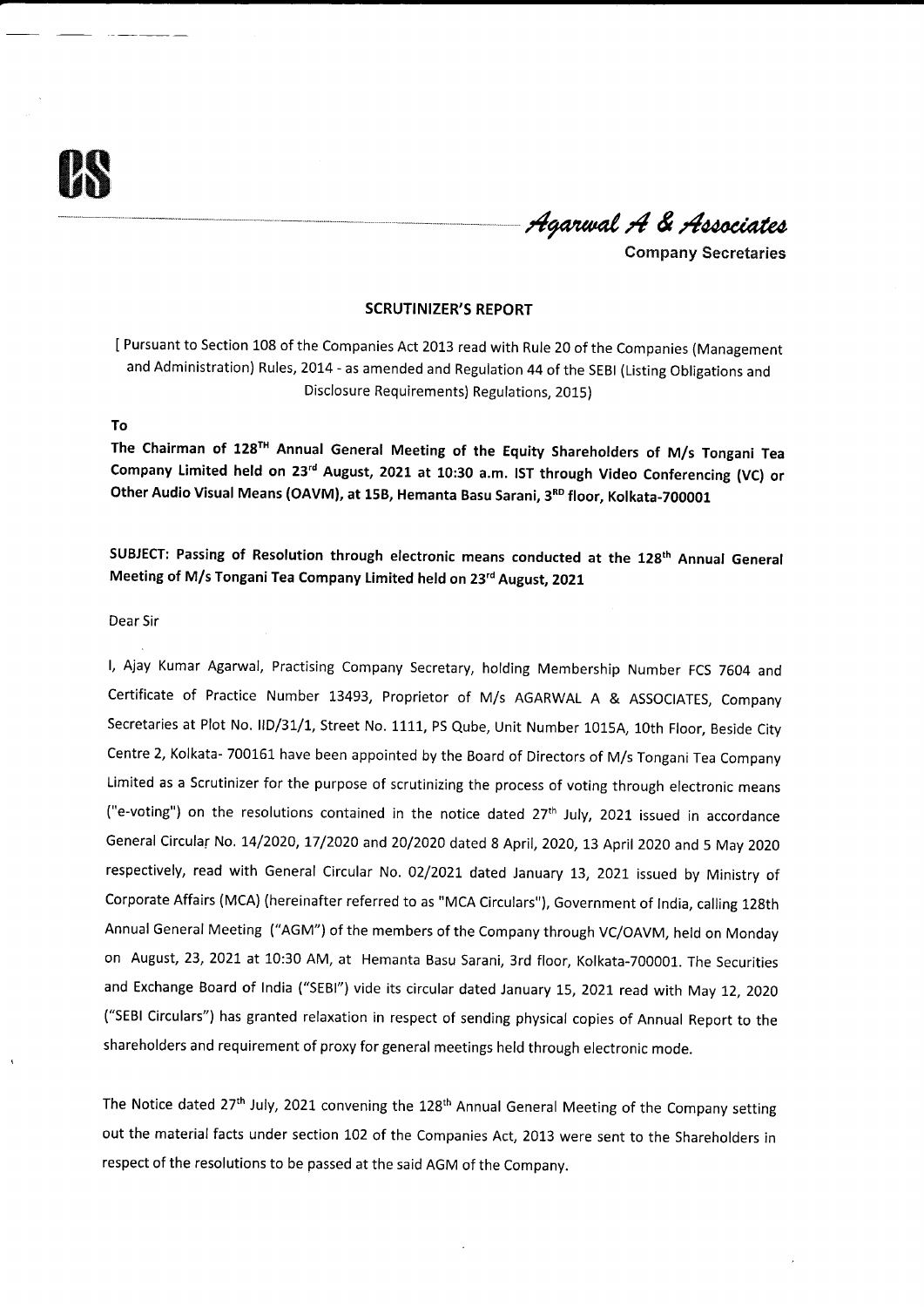Continuation sheet...<br>
Agarwal A & Associates

The Management of the company is responsible to ensure the compliance with the requirements of the companies Act, 2013 and Rules relating to voting through electronics means on the resolutions contained in the Notice of the Annual General Meeting (AGM) of the members of the company. My responsibility as a scrutinizer for the remote e-voting process is restricted to make Scrutinizer's Report of the votes cast "in favour" or "against" the resolution and "invalid" and "abstained" votes, based on the reports generated from the E-voting system provided by the central Depository services (lndia) Limited (cDsL), the authorized agency to provide E-voting facilities, engaged by the company to provide remote e-voting facilities.

Further to the above, I submit my report as under:

- The remote e-voting period remained open from Friday, 20<sup>th</sup> August, 2021 (09:00 AM) to  $\mathbf{L}$ Sunday, 22nd August, 2021(05:00 pM).
- The members of the Company as on the "cut off" date i.e. 16<sup>th</sup> August, 2021 were entitled to e-vote on the resolutions (item no. L, 2 & 3 as set out in the notice of the AGM of the Company). il
- III. The Ballot Forms facility was not provided at the AGM on Wednesday  $23<sup>rd</sup>$  August, 2021 to the members because the AGM of the company was conducted through vc/oAVM.
- On completion of voting at the meeting CDSL provided us with the list of shareholders who attended the meeting, with their holding details of vote cast on the Resolutions. IV
- The votes cast were unblocked on 23<sup>rd</sup> August, 2021 at around 11:02 AM in the presence of two witnesses, Ms. Komal Singhi and Ms. Shreya Kedia who are not in employment of the Company. V
- Thereafter, considering the votes casted thorough remote e-voting, the results of the voting is annexed. The details containing *inter alia,* list of Equity Share Holders, who voted "for", "against" each of the resolutions that were put to vote, and whose votes became invalid or VI

 $2|P \text{age}$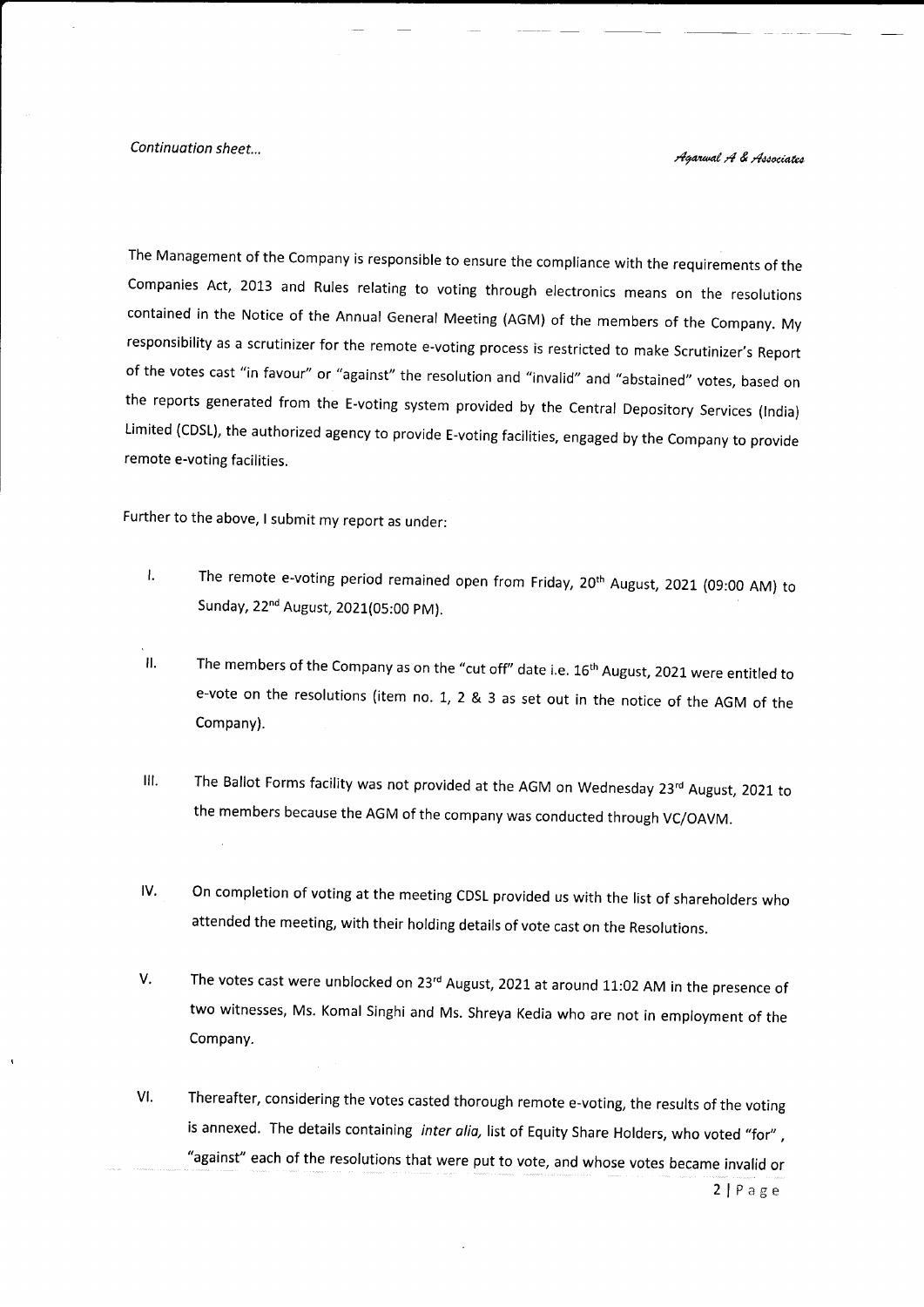Continuation sheet...

who abstained from voting, were generated from the e-voting website of Central Depository Services(India) Limited (CDSL) i.e. http://www.evotingindia.com and is based on such reports generated.

- VII. Sixteen Members have cast their votes through remote e-voting and all such votes are valid.
- VIII. OUTCOME: All the resolutions stand passed unanimously under e-voting.
- The relevant records relating to e-voting etc. at the AGM is handed over to the Company Secretary / Director authorized by the Board for safe keeping. lx.
- Restriction on Use- This report has been issued at the request of the Company for (i) submission to Stock Exchanges, (ii) placing on website of the Company iii) CDSL. This report is not to be used for any other purpose or to be distributed by the Company to any other parties. Accordingly, I do not accept or assume any liability or any duty of care or for any other purpose or to any other party to whom it is shown or into whose hands it may come without my prior consent in writing. X

Thanking you,

Place: Kolkata Date: 23rd August, 2021

# For AGARWAL A & ASSOCIATES Company Secretaries

AGARWAL Digitally signed by<br>AJAY **AGARWAL AJAY** KUMAR <sup>Date:2021.08.23</sup> CS Ajay Kumar Agarwal Proprietor

M No.: F7604; C.P No.:13493

ICSI UDIN: F007604C000816742

 $3$  | P a g e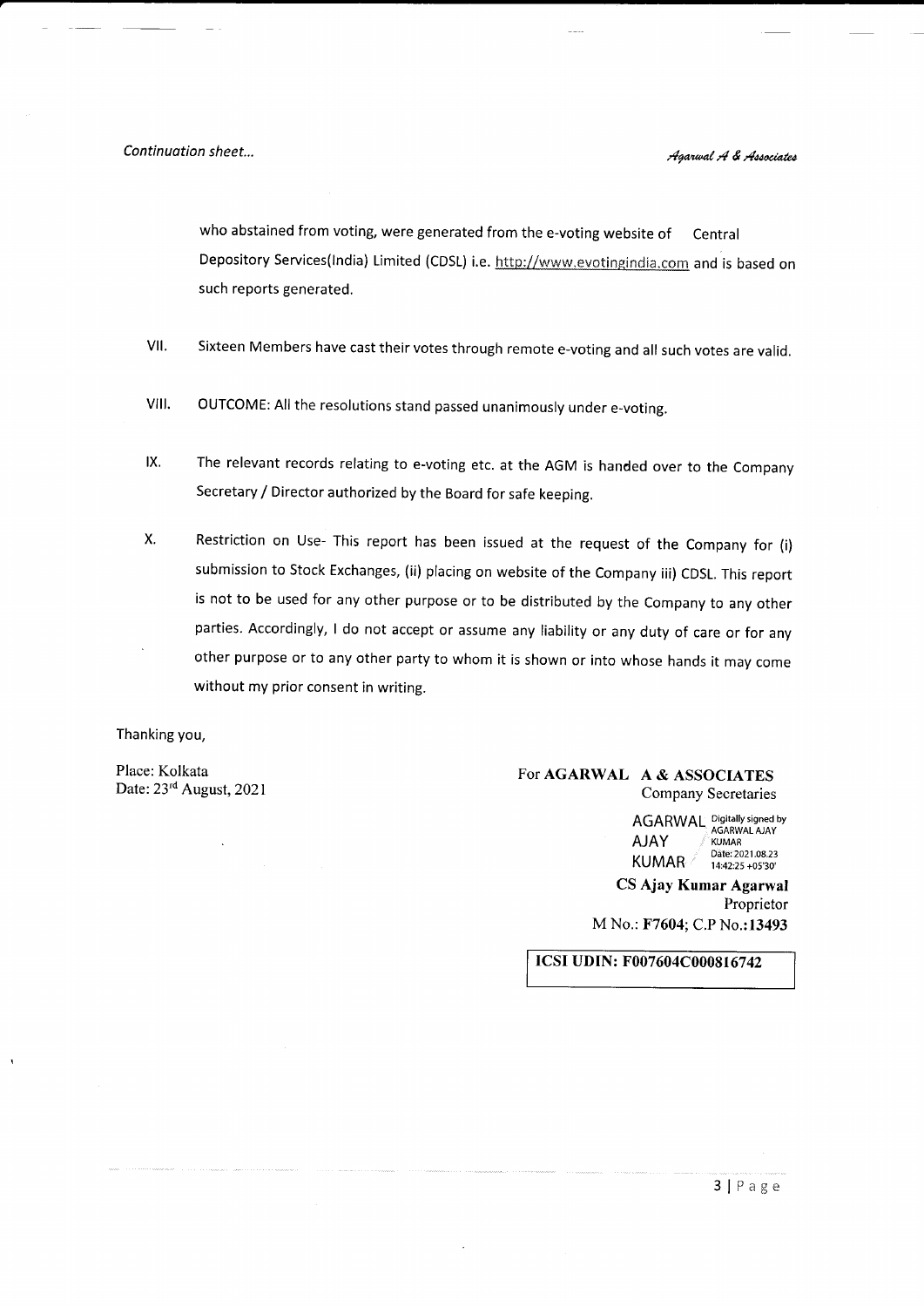Continuation sheet...

 $\bar{1}$ 

Agarwal A & Associates

|                           |                                                                                                                                                                    |            |                                         | M/s Tongani Tea Company Limited  |                                |                           |                                          |                                       |                          |                             |                                       |                          |
|---------------------------|--------------------------------------------------------------------------------------------------------------------------------------------------------------------|------------|-----------------------------------------|----------------------------------|--------------------------------|---------------------------|------------------------------------------|---------------------------------------|--------------------------|-----------------------------|---------------------------------------|--------------------------|
|                           |                                                                                                                                                                    |            |                                         | (CIN: L01132WB1893PLC000742)     | Date of AGM: 23rd August, 2021 |                           |                                          |                                       |                          |                             |                                       |                          |
|                           | SUMMERY OF COMBINED SCRUTINIZER'S REPORT IN RESPECT OF E-VOTING FOR PASSING ORDINARY RESOLUTIONS                                                                   |            |                                         |                                  |                                |                           |                                          |                                       |                          |                             |                                       |                          |
|                           |                                                                                                                                                                    |            |                                         | Assent/ in Favour of             |                                |                           | Dissent/ Against                         |                                       |                          |                             | Invalid                               |                          |
| Res<br>olut<br>ion<br>No. | Subject Matter of the<br>Resolution                                                                                                                                | Mode       | Total<br>No. of<br>Memb<br>ers<br>Voted | Total No.<br>of Shares<br>Voting | No. of<br>Membe<br>rs<br>voted | No.<br>of<br><b>Votes</b> | % of<br>votes<br>in<br>favo<br><b>ur</b> | No.<br>оf<br>Mem<br>bers<br>vote<br>d | No.<br>of<br>Vot<br>es   | %<br>of<br>votes<br>against | No.<br>of<br>Mem<br>bers<br>vote<br>d | No.<br><b>Votes</b>      |
|                           | <b>ORDINARY BUSINESS</b>                                                                                                                                           |            |                                         |                                  |                                |                           |                                          |                                       |                          |                             |                                       |                          |
| $\mathbf{1}$              | <b>ORDINARY</b><br><b>RESOLUTION:</b><br>To                                                                                                                        | Electronic | 16                                      | 167425                           | 16                             | 167425                    | 100                                      | --                                    | $\overline{a}$           | $\overline{\phantom{a}}$    | --                                    | $\overline{\phantom{a}}$ |
|                           | receive,<br>consider<br>and<br>adopt<br>the.<br>Audited<br>Financial<br>Statements of the                                                                          | Physical   | -−                                      | $-$                              | $\overline{\phantom{a}}$       | $\overline{\phantom{a}}$  | $\sim$                                   | $\overline{\phantom{a}}$              | $\ddot{\phantom{a}}$     | $\sim$ $-$                  | --                                    | --                       |
|                           | Company for<br>the<br>year<br>ended<br>31 <sup>st</sup><br>March<br>2021<br>together<br>with<br>Report of the Board<br>оf<br>Directors<br>and<br>Auditors thereon. | Total      | 16                                      | 167425                           | 16                             | 167425                    | 100                                      | $\overline{a}$                        | ш,                       | --                          | ш.                                    |                          |
| $\overline{2}$            | <b>ORDINARY</b><br><b>RESOLUTION:</b><br>To                                                                                                                        | Electronic | 16                                      | 167425                           | 16                             | 167425                    | 100                                      | $\overline{\phantom{a}}$              | $\overline{\phantom{a}}$ | $\sim$                      | ۰.                                    | ۰.                       |
|                           | declare dividend on<br>Equity shares of the<br>Company.                                                                                                            | Physical   | $\overline{\phantom{a}}$                | ۰.                               | ۰.                             | $\overline{\phantom{a}}$  | --                                       | $\overline{a}$                        | $\overline{\phantom{a}}$ |                             | ۰.                                    |                          |
|                           |                                                                                                                                                                    | Total      | 16                                      | 167425                           | 16                             | 167425                    | 100                                      | $\overline{\phantom{a}}$              | $\overline{\phantom{a}}$ | $\overline{a}$              | $\sim$                                | ۰.                       |
| 3                         | <b>ORDINARY</b><br><b>RESOLUTION:</b><br>To                                                                                                                        | Electronic | 16                                      | 167425                           | 16                             | 167425                    | 100                                      |                                       |                          |                             |                                       |                          |
|                           | appoint<br>Mrs.<br>Sumana<br>Raychaudhuri (DIN:<br>07308451),<br>who                                                                                               | Physical   | -−                                      |                                  | --                             | $\overline{\phantom{a}}$  | $\overline{\phantom{a}}$                 | Ξ.                                    | $\overline{\phantom{a}}$ | $\overline{\phantom{a}}$    | $\overline{\phantom{a}}$              |                          |
|                           | retire by rotation<br>and being eligible<br>offer herself for re-<br>appointment as a<br>Director.                                                                 | Total      | 16                                      | 167425                           | 16                             | 167425                    | 100                                      | $\overline{\phantom{a}}$              | $\overline{\phantom{a}}$ | -−                          | $\overline{\phantom{a}}$              | --                       |